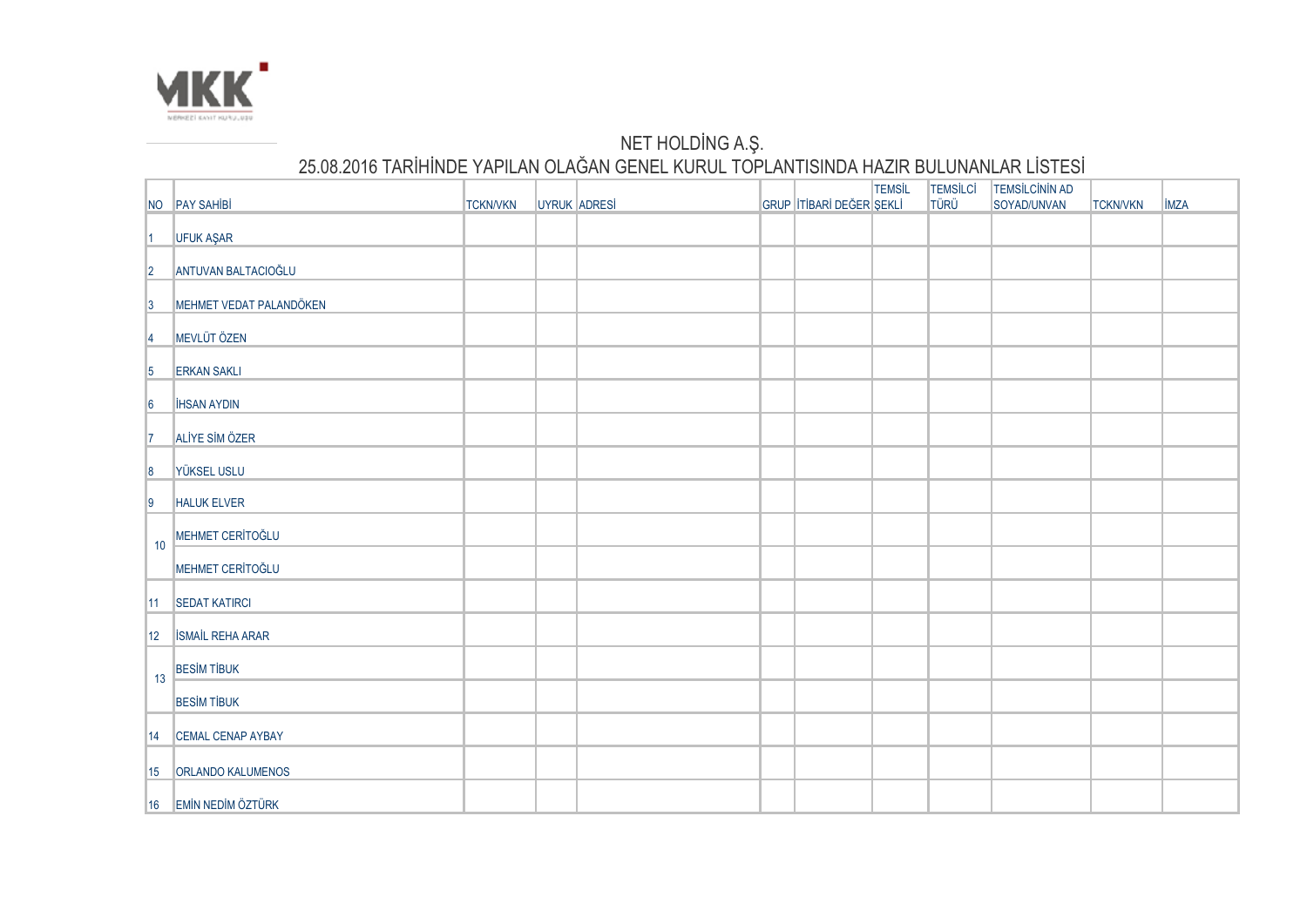| 17           | ALAETTIN CERRAHOĞLU                                                    |  |  |  |  |  |
|--------------|------------------------------------------------------------------------|--|--|--|--|--|
| 18           | <b>HANDE TİBUK</b>                                                     |  |  |  |  |  |
|              | <b>HANDE TİBUK</b>                                                     |  |  |  |  |  |
| 19           | METIN MEVLÜT AŞCI                                                      |  |  |  |  |  |
| 20           | <b>IHSAN BAŞARAN</b>                                                   |  |  |  |  |  |
| 21           | <b>HATICE ÇİLİNGİR</b>                                                 |  |  |  |  |  |
| 22           | ACADIAN EMERGING MAR MANAGED VOLATILITY EQUITY<br><b>FUND LLC</b>      |  |  |  |  |  |
| 23           | <b>MGI FUNDS PLC</b>                                                   |  |  |  |  |  |
| 24           | PENSION RESERVERS INVESTMENT TRUST FUND                                |  |  |  |  |  |
| 25           | NTGI-QM COMMON DAILYALL COU WOR EX-US IN MA IN FU<br>ILE.              |  |  |  |  |  |
| 26           | VANGUARD EMRG MKT STOCK INDEX                                          |  |  |  |  |  |
| 27           | IBM DIVERSIFIED GLOBAL EQUITY FUND                                     |  |  |  |  |  |
| 28           | ALASKA PERMANENT FUND CORPORATION                                      |  |  |  |  |  |
| 29           | NORTHERN TRUST GLOBAL INVESTMENTS QUANTITATIVE                         |  |  |  |  |  |
| 30           | VANGUARD FTSE ALL WORLD EX US SMALL CAPINDEX<br>FUND                   |  |  |  |  |  |
| 31           | <b>CITY OF NEW YORK GROUP TRUST</b>                                    |  |  |  |  |  |
| 32           | CHEVRON MASTER PENSION TRUST                                           |  |  |  |  |  |
| $ 33\rangle$ | ADVANCED SERIES TRUST AST GOLDMAN SACHSMULTI<br><b>ASSET PORTFOLI</b>  |  |  |  |  |  |
| 134          | NTGI QM COMMON EMERGING MARKETS SMALL CAP<br><b>INDEX FUND LENDING</b> |  |  |  |  |  |
| 35           | <b>FLORIDA RETIREMENT SYSTEM</b>                                       |  |  |  |  |  |
| 36           | <b>CITY OF NEW YORK GROUP TRUST</b>                                    |  |  |  |  |  |
| 37           | <b>EXELON CORPORATION PENSION MASTER RETIREMENT</b><br><b>TRUST</b>    |  |  |  |  |  |
| 38           | CF DV ACWI EX-U.S.IMI FUND                                             |  |  |  |  |  |
| 39           | <b>SSGA SPDR ETFS EUROPE I PUBLIC LIMITED COMPANY</b>                  |  |  |  |  |  |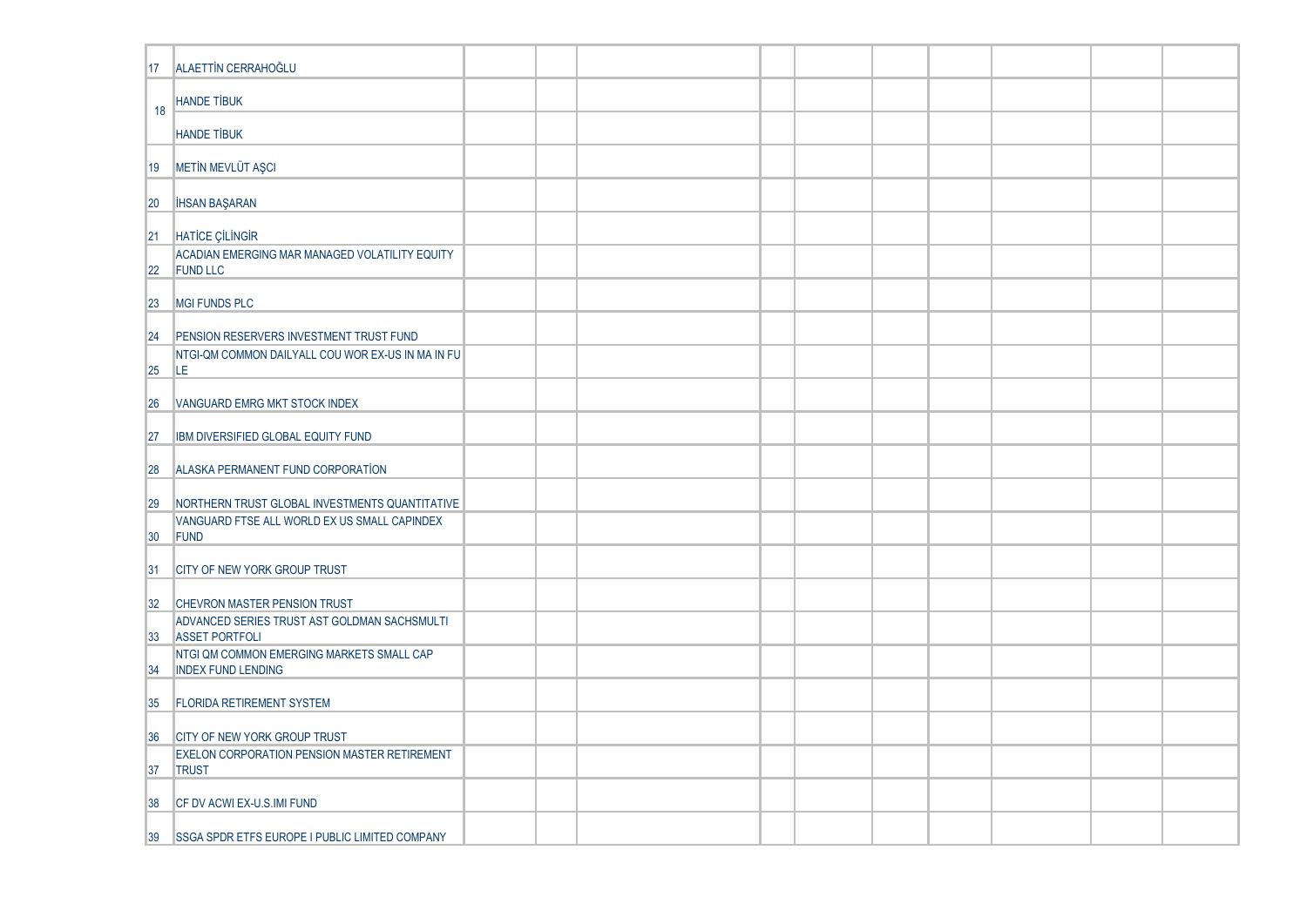| 40       | AZL DFA EMERGING MARKETS CORE EQUITY FUND                                            |  |  |  |  |  |  |
|----------|--------------------------------------------------------------------------------------|--|--|--|--|--|--|
| 141      | LA FIRE AND POLICE PENSION SYSTEM                                                    |  |  |  |  |  |  |
| 42       | <b>IMICROSOFT GLOBAL FINANCE</b>                                                     |  |  |  |  |  |  |
| 43       | SUNSUPER SUPERANNUATION FUND                                                         |  |  |  |  |  |  |
| 144      | <b>GOLDMAN SACHS FUNDS.</b>                                                          |  |  |  |  |  |  |
| 45       | PUBLIC EMPLOYEE RETIREMENT ASSOC OF NEW MEXICO                                       |  |  |  |  |  |  |
| 146      | MELLON BANK N.A. EMPLOYEE BENE COLLINVEST FUND<br>PLAN                               |  |  |  |  |  |  |
| 47       | ACADIAN EMERGING MARKETS ALPHA PLUS FUND TRUST                                       |  |  |  |  |  |  |
| ∣48      | QUEENSLAND INVESTMENT TRUST NO.2                                                     |  |  |  |  |  |  |
| 49       | EATON VANCE TRUST COM. PAR.<br>STRUC.EMER.MARK.CORE EQUITY FUND                      |  |  |  |  |  |  |
| 50       | STATE PUBLIC SECTORSUPERANNUATION SCHEME                                             |  |  |  |  |  |  |
| 51       | <b>PEOPLE S BANK OF CHINA</b>                                                        |  |  |  |  |  |  |
| 52       | <b>DIMENSIONAL FUNDS PLC</b>                                                         |  |  |  |  |  |  |
| 53       | <b>EATON VANCE MANAGEMENT</b>                                                        |  |  |  |  |  |  |
| 54       | THE CARAVEL FUND INTERNATIONAL LTD                                                   |  |  |  |  |  |  |
| 55       | <b>CITY OF NEW YORK GROUP TRUST</b>                                                  |  |  |  |  |  |  |
| 56       | <b>STATE PUBLIC SECTORSUPERANNUATION SCHEME</b>                                      |  |  |  |  |  |  |
| 57       | AMERICAN BEACON ACADIAN EMERGING<br>MARKETSMAN.VOLAT.FUND                            |  |  |  |  |  |  |
| 58       | KORHAN İLTER                                                                         |  |  |  |  |  |  |
| 59       | WORLD EX US CORE EQUITY PORTFOLIO OF<br>DFAINVEST.DIMEN.GROUP                        |  |  |  |  |  |  |
|          |                                                                                      |  |  |  |  |  |  |
| 60       | CALIFORNIA PUBLIC EMPLOYEES RETIREMENT SYSTEM                                        |  |  |  |  |  |  |
| 61<br>62 | INTERNATIONAL MONETARY FUND<br>BLACKROCK INDEXED EMERGING MARKETS IMI EQUITY<br>FUND |  |  |  |  |  |  |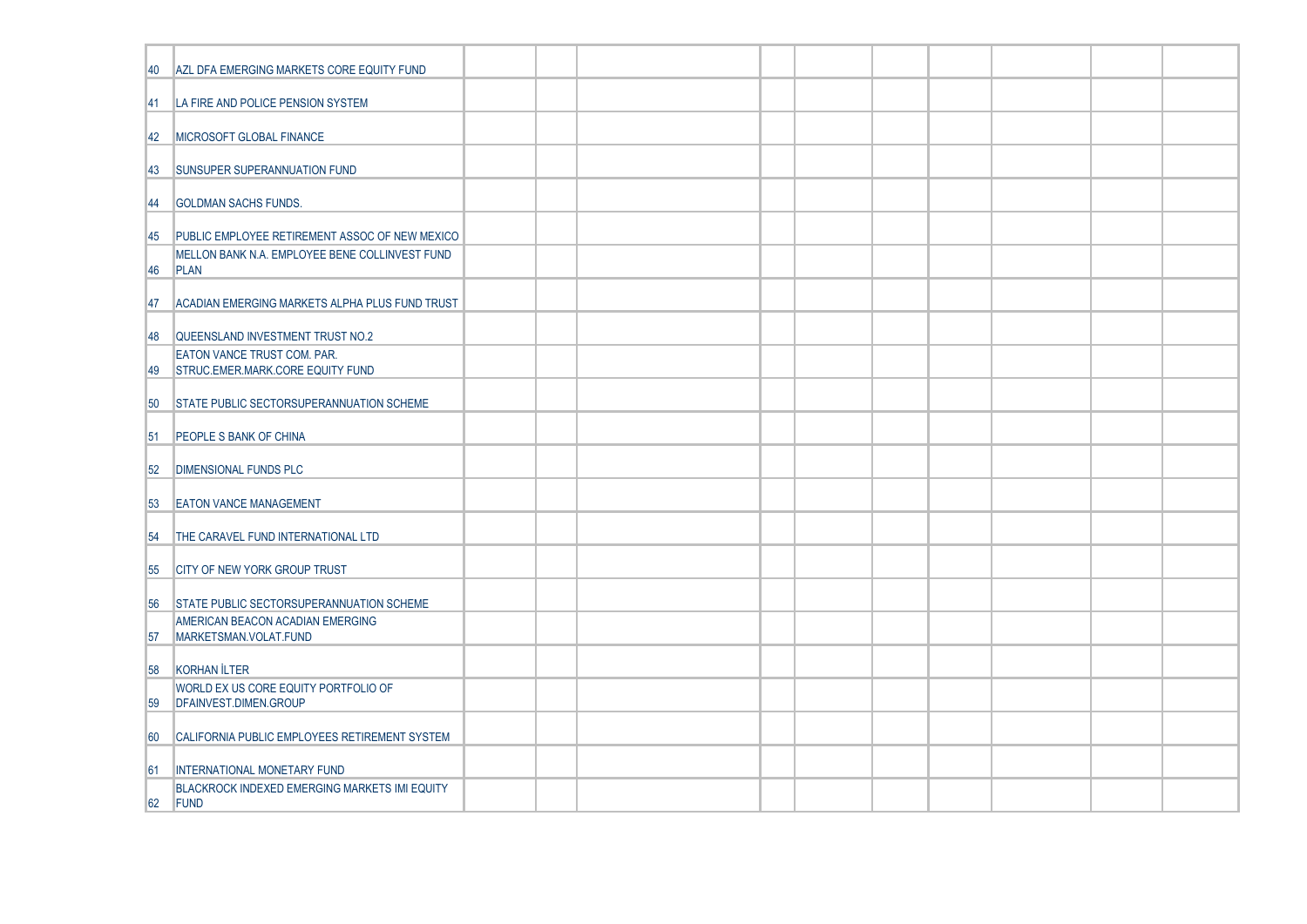| 63  | ISHARES MSCI TURKEY INVESTABLE MARKET INDEX<br><b>IFUND</b>                          |  |  |  |  |  |  |
|-----|--------------------------------------------------------------------------------------|--|--|--|--|--|--|
| 64  | PARAMETRIC TAX-MANAGED EMERGINGMARKETS FUND                                          |  |  |  |  |  |  |
| 165 | <b>FIDELITY SALEM STREET TRUST: SPANTAN TOTAL</b><br><b>INTERNATIONAL INDEX FUND</b> |  |  |  |  |  |  |
| 166 | <b>PUBLIC EMPLOYEES RETIREMENT SYSTEM OF OHIO</b>                                    |  |  |  |  |  |  |
| 67  | <b>SSB INVESTMENT FUNDS FOR TAX EXEMPT RETIREMENT</b><br>PLA                         |  |  |  |  |  |  |
| 68  | PINE RIVER FIXED INCOME LUX INVESTMENTS S.A.R.L.                                     |  |  |  |  |  |  |
| 69  | SSB J734 SPDR S+P EMERGING MARKETS SMALL CAP ETF                                     |  |  |  |  |  |  |
| 70  | TEACHER RETIREMENT SYSTEM OF TEXAS                                                   |  |  |  |  |  |  |
| 171 | <b>CALIFORNIA PUBLIC EMPLOYEES RETIREMENT SYSTEM</b>                                 |  |  |  |  |  |  |
| 72  | <b>DFA EMERGING MARKETS SMALL CAPSERIES</b>                                          |  |  |  |  |  |  |
| 173 | <b>PARAMETRIC EMERGING MARKETS FUND</b>                                              |  |  |  |  |  |  |
| 174 | <b>PINE RIVER LUX INVESTMENT S.A.R.L.</b>                                            |  |  |  |  |  |  |
| 75  | INST.TRUSTCOMP.N.A.INV.FUN.FO.EMPLO.BENEFIT<br><b>TRUSTS</b>                         |  |  |  |  |  |  |
| 176 | JOHN HANCOCK VARIABLE INS. TRUST EMERGING<br>MARKETS VALUE TRUST                     |  |  |  |  |  |  |
| 177 | EMERGING MARKETS SMALL CAPITALIZ.EQU.IN.NON-<br><b>LENDABLE FUND B</b>               |  |  |  |  |  |  |
| 178 | STATE STREET MSCI EMERGING MARKETS SMALL CAP<br><b>INDEX NON-LENDING COMMON TR</b>   |  |  |  |  |  |  |
| 79  | COLLEGE RETIREMENT EQUITIES FUND                                                     |  |  |  |  |  |  |
| 180 | MANULIFE EMERGING MARKETS VALUE FUND UT                                              |  |  |  |  |  |  |
| 81  | EMERGING MARKETS SMALL CAPITALIZ.EQU.INDEX NON-<br><b>LENDABLE FUND</b>              |  |  |  |  |  |  |
| 82  | VANGUARD TOTAL INTERNATIONAL STOCK INDEX FUND                                        |  |  |  |  |  |  |
| 83  | <b>ISHARES III PUBLIC LIMITED COMPANY</b>                                            |  |  |  |  |  |  |
| 84  | LMA SPC FOR AND ON BEHALF OF MAP 89 SEGREGATED<br>PORTFOLIO                          |  |  |  |  |  |  |
| 85  | <b>SSB INVESTMENT FUNDS FOR TAX EXEMPT RETIREMENT</b><br>PLA                         |  |  |  |  |  |  |